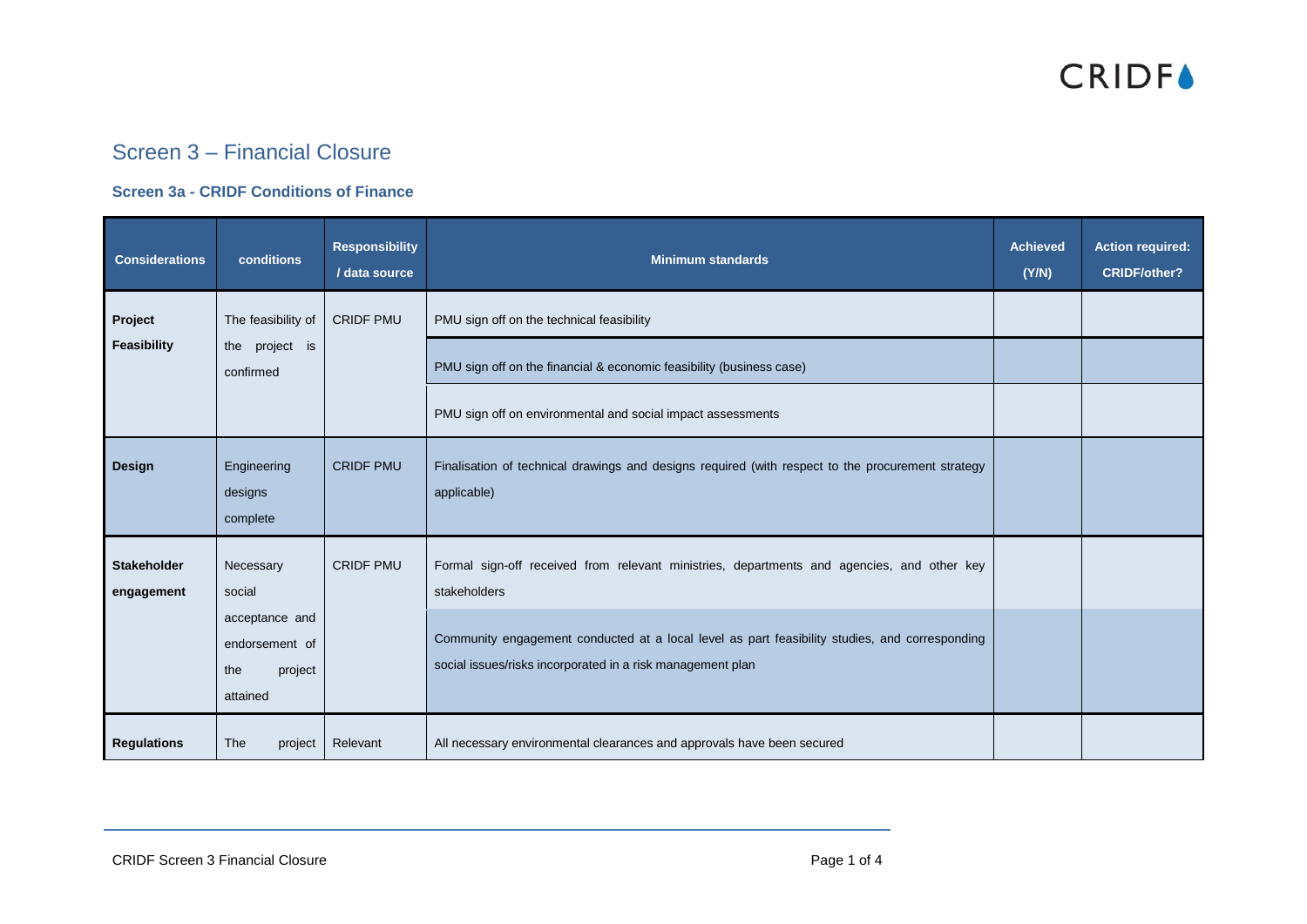# **CRIDF**

| <b>Considerations</b>               | conditions                                                                                                                 | <b>Responsibility</b><br>/ data source               | <b>Minimum standards</b>                                                                                                                                                              | <b>Achieved</b><br>(Y/N) | <b>Action required:</b><br><b>CRIDF/other?</b> |
|-------------------------------------|----------------------------------------------------------------------------------------------------------------------------|------------------------------------------------------|---------------------------------------------------------------------------------------------------------------------------------------------------------------------------------------|--------------------------|------------------------------------------------|
| and permits                         | by all<br>abides<br>relevant<br>regulations, and<br>necessary<br>the<br>permits<br>and<br>clearances have<br>been acquired | Authority<br>&<br>Project Owner                      | All relevant permits (water use, safety, electricity, etc.) have been secured                                                                                                         |                          |                                                |
|                                     |                                                                                                                            |                                                      | There is clear allocation of (and no conflict over) all land to be irrigated under the project                                                                                        |                          |                                                |
|                                     |                                                                                                                            |                                                      | The project owner has ownership/legal right of access over all land where key infrastructure is<br>located                                                                            |                          |                                                |
|                                     |                                                                                                                            |                                                      | The ownership and management rights over the asset are clearly allocated and formalised by the<br>relevant authority                                                                  |                          |                                                |
| Implementation<br><b>Management</b> | <b>There</b><br>are<br>robust                                                                                              | <b>CRIDF PMU &amp;</b><br>Project Owner<br>in<br>for | An approved Project Development and Monitoring Plan (PDMP) is in place for project<br>implementation                                                                                  |                          |                                                |
| and Monitoring                      | management<br>structures<br>place                                                                                          |                                                      | The PDMP includes a comprehensive risk mitigation / management plan relating to key project risks                                                                                     |                          |                                                |
|                                     | implementation                                                                                                             |                                                      | The PDMP includes monitoring & reporting processes, indicators and targets that will inform<br>CRIDF's programme level M&E framework                                                  |                          |                                                |
| Procurement &<br><b>Contract</b>    | Integrity of the<br>procurement                                                                                            | <b>CRIDF PMU</b>                                     | Definition of the most appropriate procurement strategy, in accordance with the CRIDF Procurement<br>Policy                                                                           |                          |                                                |
| <b>Management</b>                   | processes have<br>been                                                                                                     |                                                      | Assessment of the integrity of the procuring institution's procedures and provision of technical<br>assistance or other support from CRIDF, as specified in the PDMP, where necessary |                          |                                                |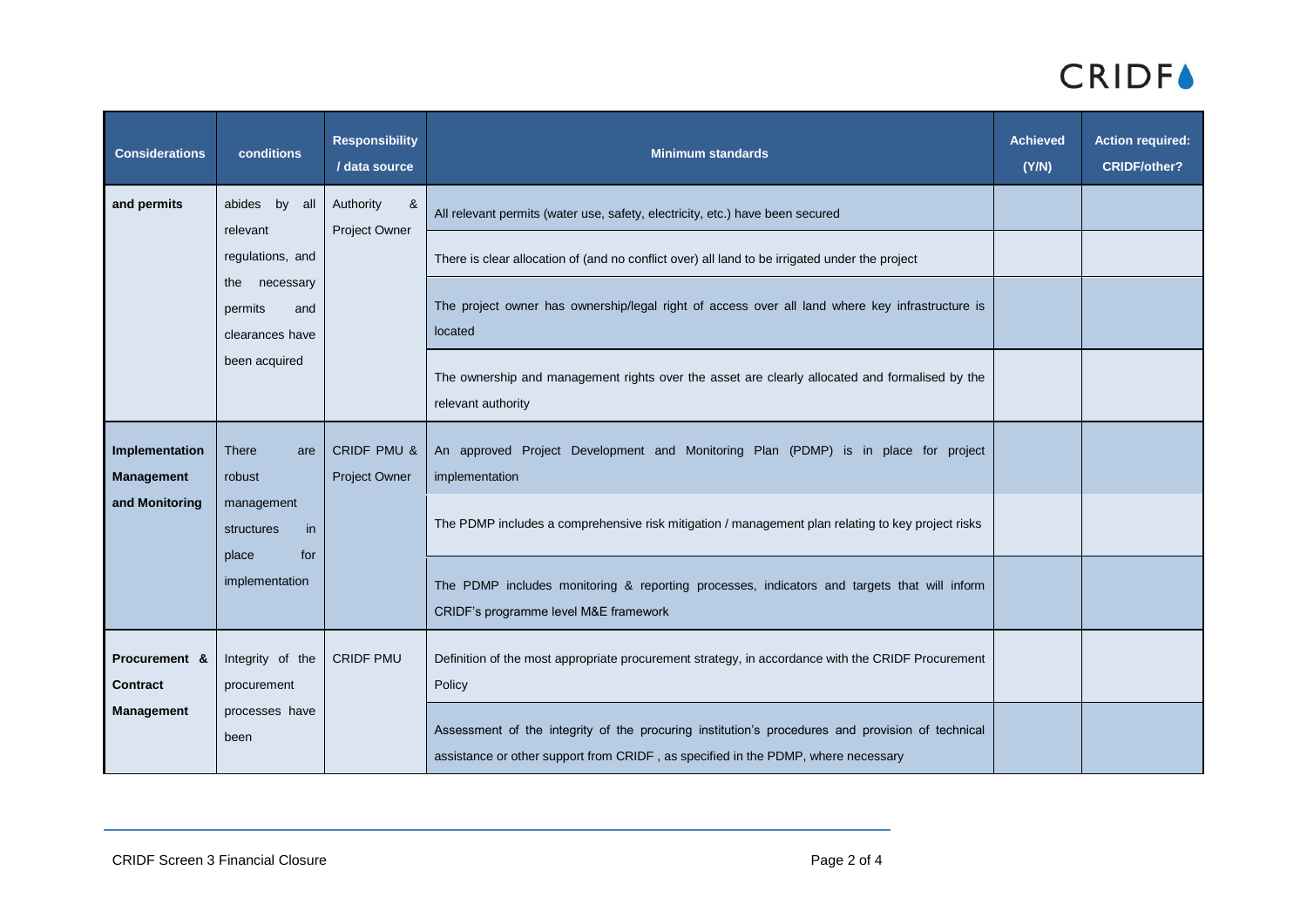## **CRIDF**

| <b>Considerations</b> | conditions                                                           | <b>Responsibility</b><br>/ data source | <b>Minimum standards</b>                                                                                                                                 | <b>Achieved</b><br>(Y/N) | <b>Action required:</b><br><b>CRIDF/other?</b> |
|-----------------------|----------------------------------------------------------------------|----------------------------------------|----------------------------------------------------------------------------------------------------------------------------------------------------------|--------------------------|------------------------------------------------|
|                       | established                                                          |                                        | A project contract reflecting the financing plan; and the various parties' roles, powers,<br>responsibilities and risk allocation, signed by all parties |                          |                                                |
|                       |                                                                      |                                        | A comprehensive contract management plan for operation has been prepared, and there is<br>evidence that the plan is adequately resourced                 |                          |                                                |
| <b>Due Diligence</b>  | diligence<br>Due<br>Project<br>report<br>completed<br>Contract<br>on | CRIDF PMU &<br>Parties                 | Due diligence report on the parties to the contract legal status<br>Due diligence report on the parties to the contract financial status                 |                          |                                                |
|                       | the parties to<br>project<br>the<br>contract                         |                                        | Due diligence report on the parties to the contract service delivery record                                                                              |                          |                                                |